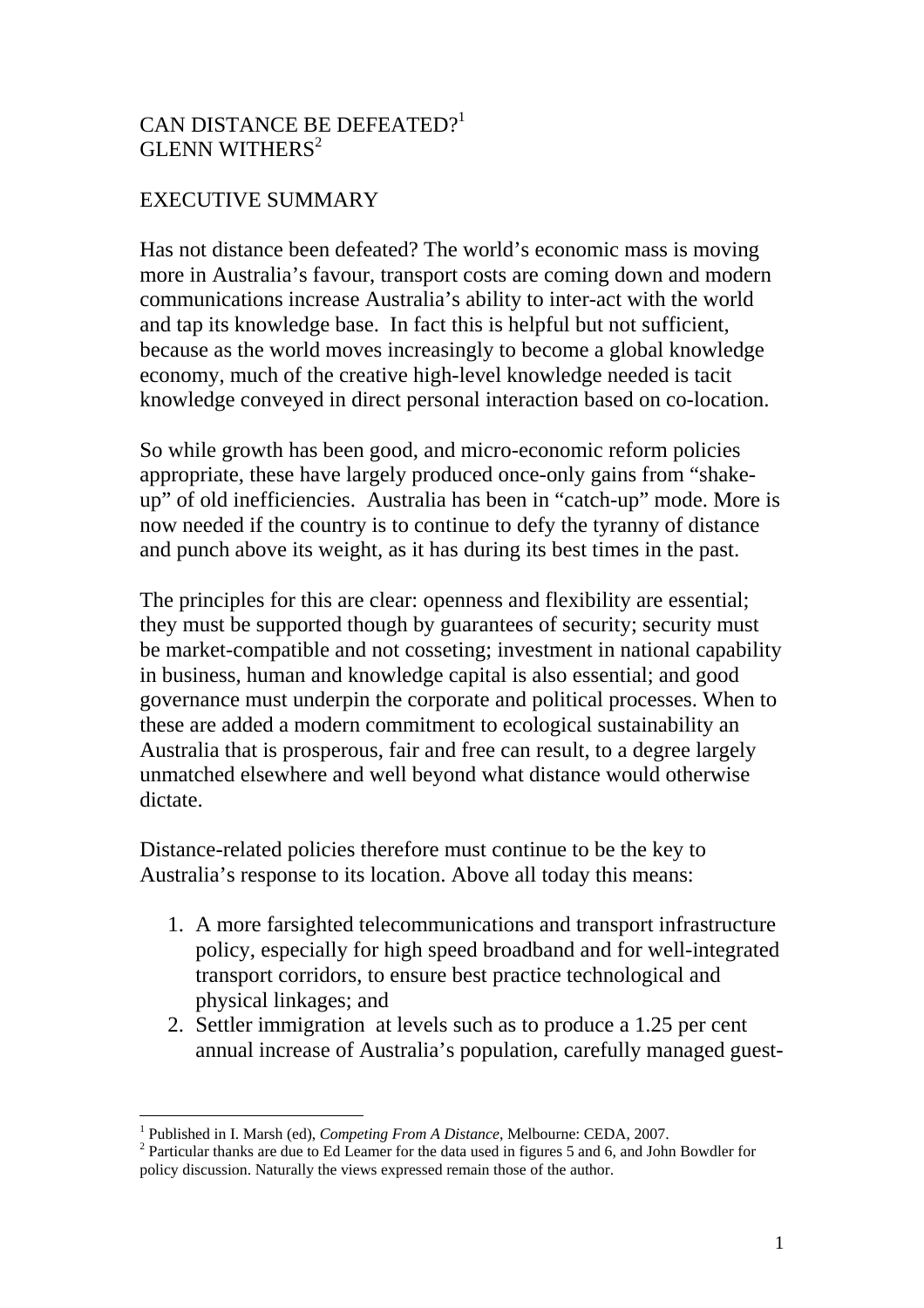worker programs and liberal student and visitor policies, to expand our person-to-person global integration.

These polices would help shrink distance if not themselves over-turn its disadvantages for Australia. Then the many other polices directed at enhancing value-adding in any production sphere irrespective of distance can then also kick in and, by encouraging or enabling us to be smarter, Australia can stand out as the nation that is the world's best long-distance competitor.

# INTRODUCTION

Two well known books encapsulate much that is particular to the challenges facing Australia today: Donald Horne's *The Lucky Country* and Geoffrey Blainey's *The Tyranny of Distance.* Both titles have become part of the Australian lexicon and are keys to our sense of self as a nation.

Horne's phrase evokes in the minds of many the bounty of Australia possessing a continent rich in natural resources, some of which comprise a large share indeed of the global resource endowment.

The continent has over 20 percent and, in some cases, much more of the world's known stock of recoverable uranium, iron ore, bauxite, diamonds and mineral sands. Proven black coal resources have centuries of life at current extraction rates and millennia for brown coal. The land currently occupied by mining is 0.01 percent of the land area.

The relatively small population of the continent means that this bounty can be shared and can support a good living, thanks to the fortune provided by nature and by isolation. This is a view still found today-as in the Prime Minister's comment on dealing with climate change that "we have to make sure that we do it in a way that preserves our natural advantages because future generations will not thank us for squandering a natural advantage providence has given us"<sup>3</sup>

Isolation is Blainey's theme. The continent is geographically separated from the historic centres of major human population or, as Paul Keating once put it more colourfully, "Australia is at the arse end of the universe"-which some might say does neglect New Zealand and Tierra

<sup>&</sup>lt;sup>3</sup> Prime Minister, Transcript of Address, 2 November 2006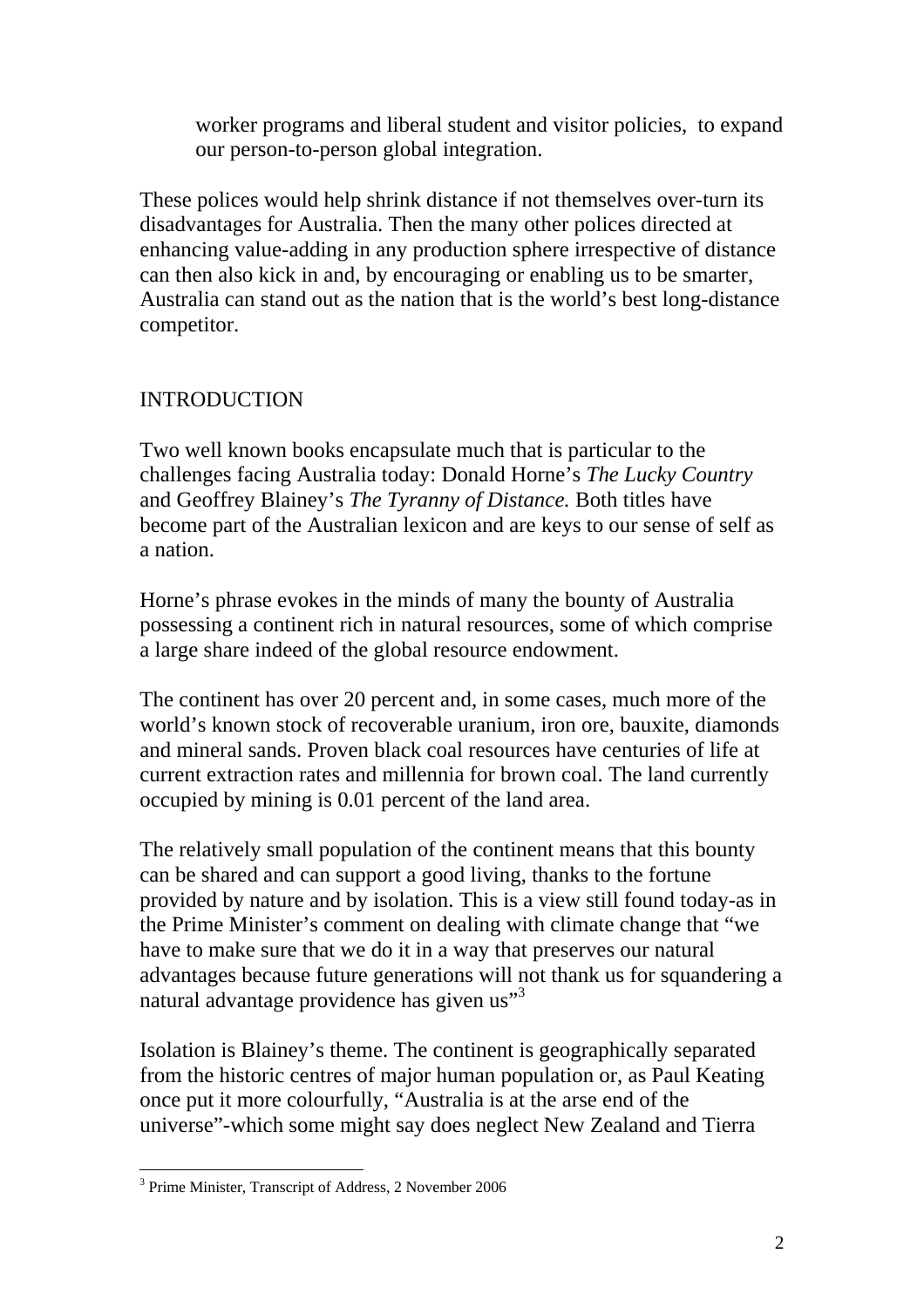Del Fuego, but the point is clear. Isolation is not just literal physical geography but also a matter of economic mass-and the most prosperous and populous are elsewhere. Canberra is 16,500kms from Bonn and 16,000kms from Washington, and it is 6000kms from Tokyo even in our own Asia Pacific region.

 According to some historians Australia may have had a half a million aboriginal population before white settlement, and Noel Butlin (1983) suggested this was a massive under-estimate. In his view the number was more like one million. However disease (and not the frontier violence that has so occupied the culture war historians) decimated this native population, leaving only 250,000 indigenous by 1815 supplemented by 15,000 Europeans: a tiny population for a continent of 3 million square miles. Almost two hundred years later the aboriginal population has risen back to half a million and the total population has passed 20 million.

#### GLOBAL INTEGRATION

One consequence of nature's bounty has been a long historical reliance upon natural- resource- based exports as a major component of Australian trade. This is seen in Figure 1. Wool, gold and other minerals alone have never been less than 30% of total Australian exports, putting aside the years of war and depression<sup>4</sup>. The reliance has varied over time and manufacturing and service exports (including sectors such as tourism and education) have expanded. But the natural resource base has remained crucially important and, in circumstances such as the recent period of commodity price boom in response to China's fast growth, has accelerated to assume renewed prominence. And we have used our resources most efficiently, showing much higher labour productivity in these areas than comparable countries such as the USA.

 $\overline{a}$ 

<sup>&</sup>lt;sup>4</sup> Source is Mclean and Taylor (2001)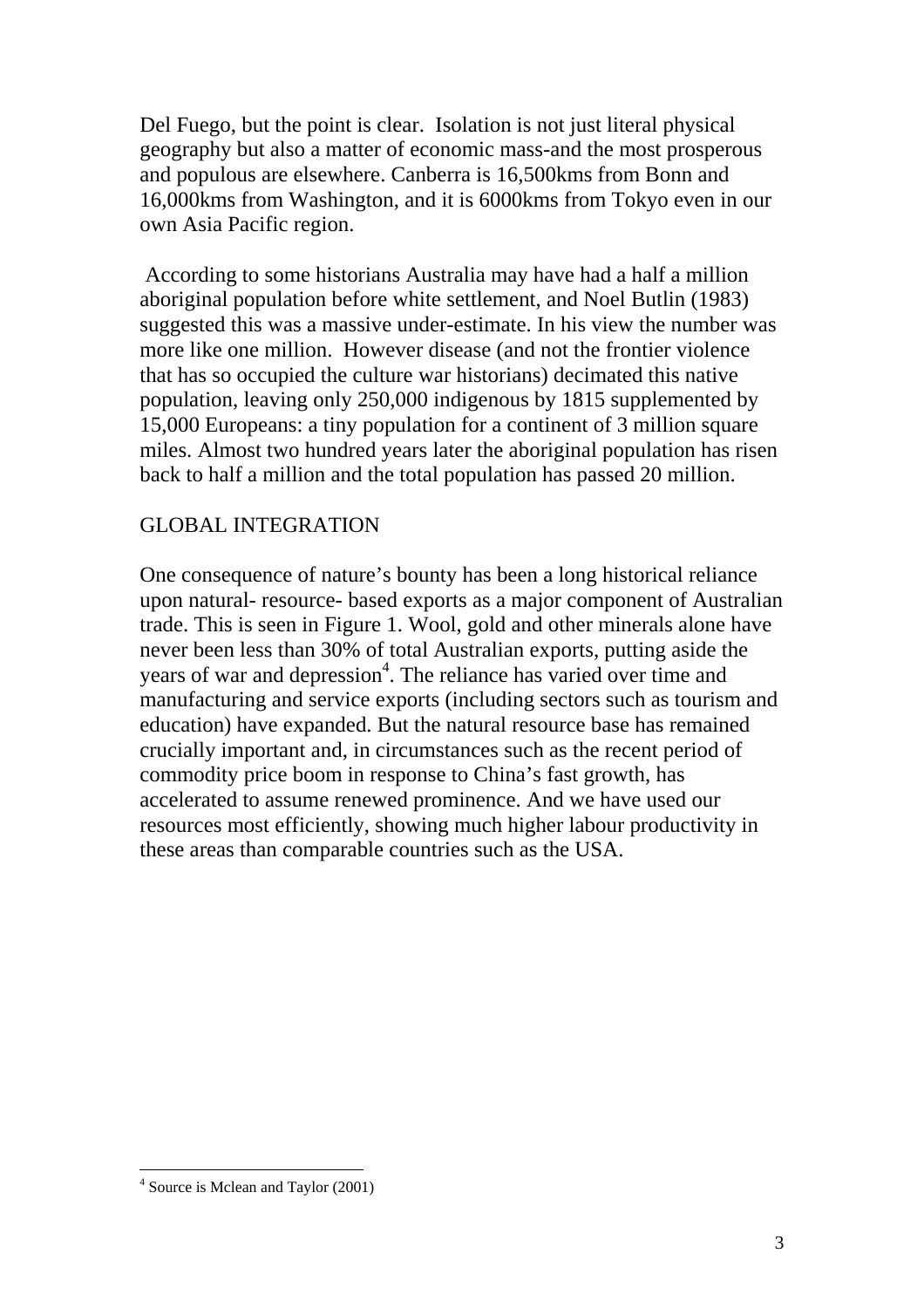

Figure 1. Australia's Export Composition: 1861-1991

The implications of bounty and distance for Australia's growth, structure and stability are profound. How we respond to this bounty determines whether we continue as one of the group of countries to escape the "Resource Curse" (Smith 2007). So many countries rich in naturalresource- based products have not used their bounty well and have suffered restricted growth. But countries such as Canada, Australia, and Norway have developed as affluent and stable democratic societies. Whether we should have done even better is open for debate, but the need to ensure that resource wealth flows are not wasted in the manner of the Spains and Portugals of centuries ago or some of the mid-East, African and South American oil countries of modern times remains a policy priority.

The priority is recognized somewhat in Australia through the structural impacts associated with what local economists call the "Gregory Thesis" or, as it is called elsewhere, "The Dutch Disease". The exchange rate effects of bountiful natural exports inhibits competitive manufacturing and service exports and raises import costs, so placing pressure on urban living standards and employment.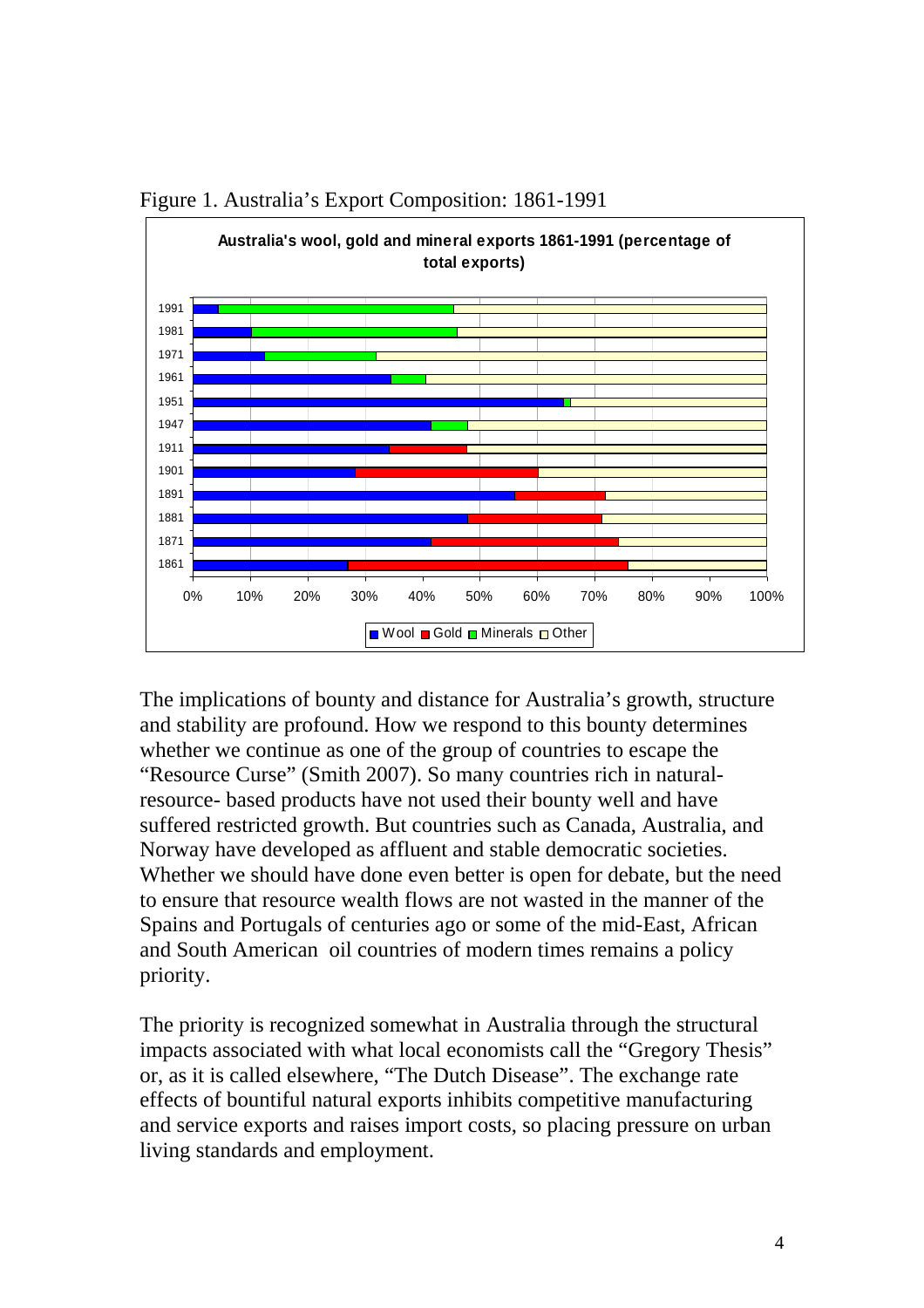Australia was the world's first post-industrial society. Most industrial countries went through a major period of transition from land-based production for domestic consumption, though a manufacturing revolution and the growth of urbanization, to emerge as a service society as cheaper manufactures elsewhere undercut basic domestic manufacturing, which then remained with specialized high value added niches. Australia was really born modern; a society that never possessed a landed peasantry, thoroughly urban from foundation, with well-constructed institutions of modern liberal democracy, the rule of law and efficient administration.

Its distance from markets meant that its natural-resource advantages dominated its global trade and not basic manufacturing, which only really grew when force-fed by artificial protection. For there is clear evidence that apart from the costs of transport, which for Australia are large, there are also considerable advantages to scale in manufacturing compared to most natural resource industries. Figure 2 shows this clearly from recent international research (Antweiler and Trefler, 2002) on scale advantages in global trade. And Blum and Leamer (2000) have further estimated that exporting a good to a country 1000 miles away is, on average, equivalent to an import tariff of between 7 and 17 percent, depending on the type of good. Or, to put the problem differently, if Australia was as close to other economies as is the UK, its trade would be 50% higher (Battersby and Ewing, 2005).



Figure 2. Economies of Scale in Global Trade

The result is a relatively low global integration for Australia. The sum of exports and imports as a ratio to GDP puts Australia at the lower end of the OECD spectrum, as seen in Figure 3.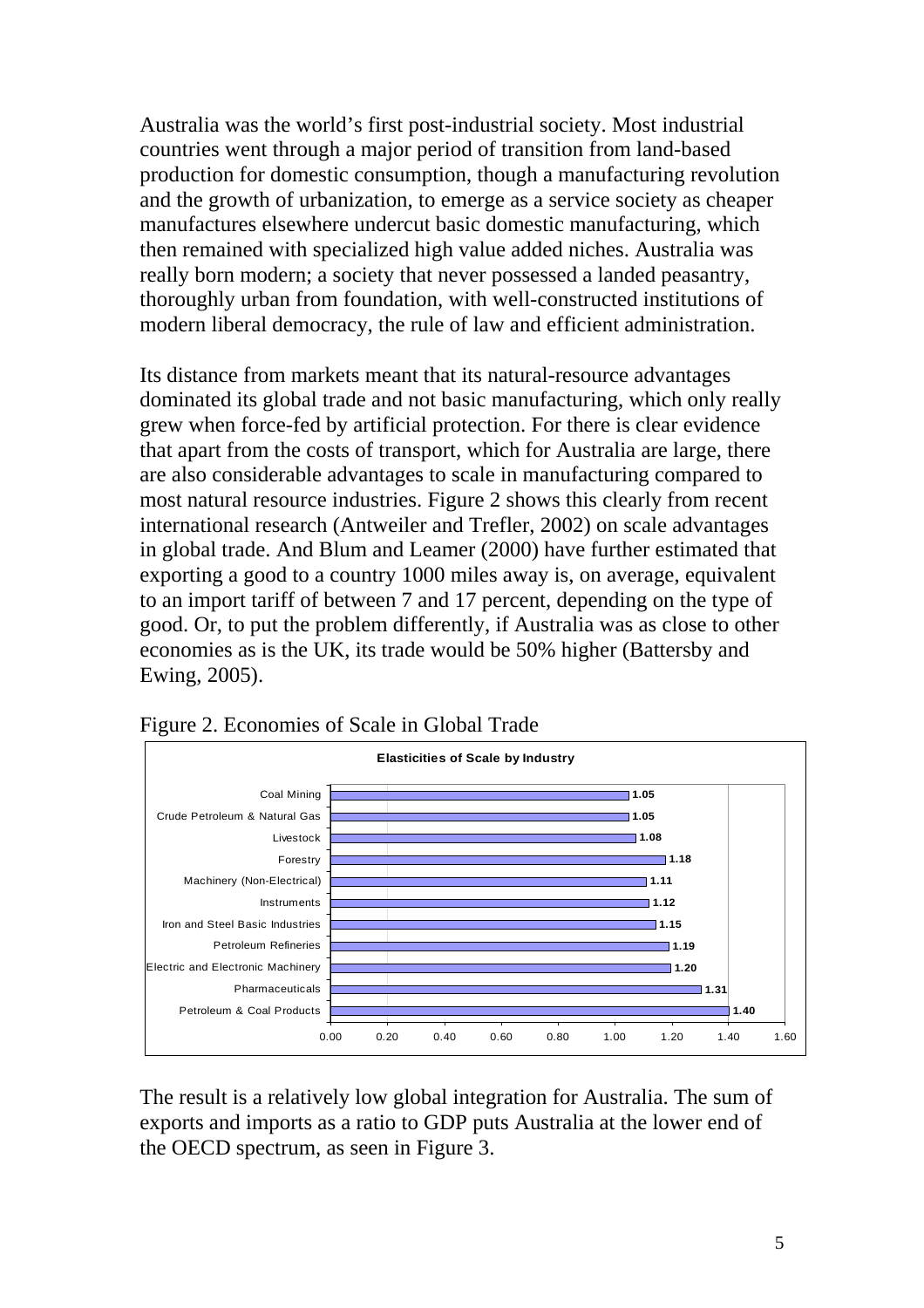Figure 3. Trade Intensities, 2001



But at least historically for Australia a relatively efficient domestic construction and service sector was able to flourish, and economic achievement could also embrace urban utilities and construction- as these were largely non-traded- and both could benefit from a healthy, educated and enterprising and growing population. With efficient land- and capitalintensive mining and agriculture, and with human-capital intensive service production, embedded in a rich foundation of institutional capital, Australia still could prosper and grow a high living standard. As Ed Leamer (2006) has shown, Australia and New Zealand were long the world's champions in challenging the tyranny of distance as is seen in Figures 4 and 5. These show how both thirty years ago and in 1990, Australia and New Zealand did punch above their weight, though they have now been joined by some newer success stories.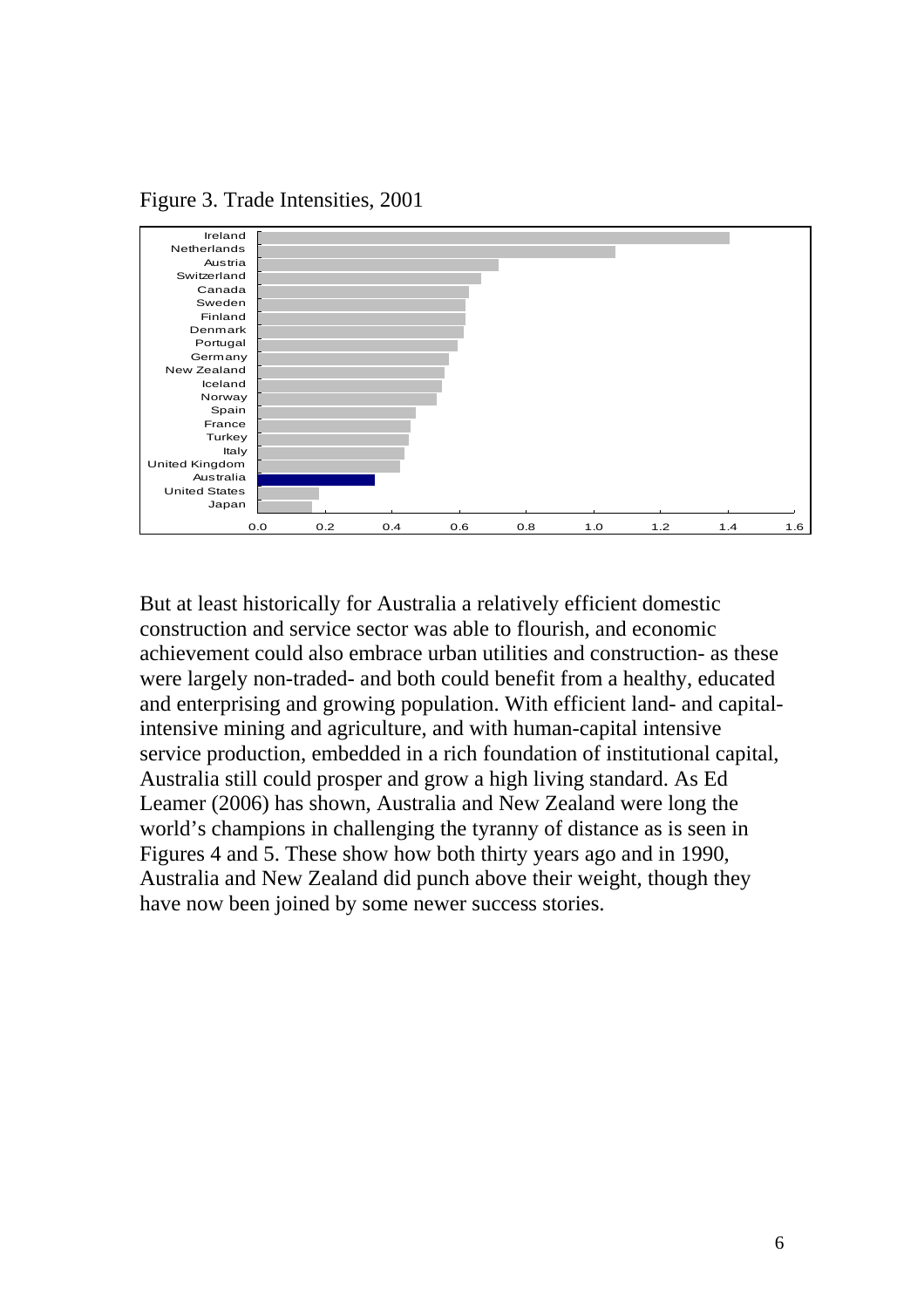

Figure 4. GDP per capita and distance to World GDP, 1960

Figure 5. GDP per capita and distance to World GDP, 1990



Redding and Venables (2000) found that market and supplier access explain up to a third of variation in per capita income differences-as Figures 5 and 6 visually signals. Similarly Australian Treasury (Battersby and Ewing, 2005) has calculated that Australia's low global trade integration is above what would be predicted given our isolation.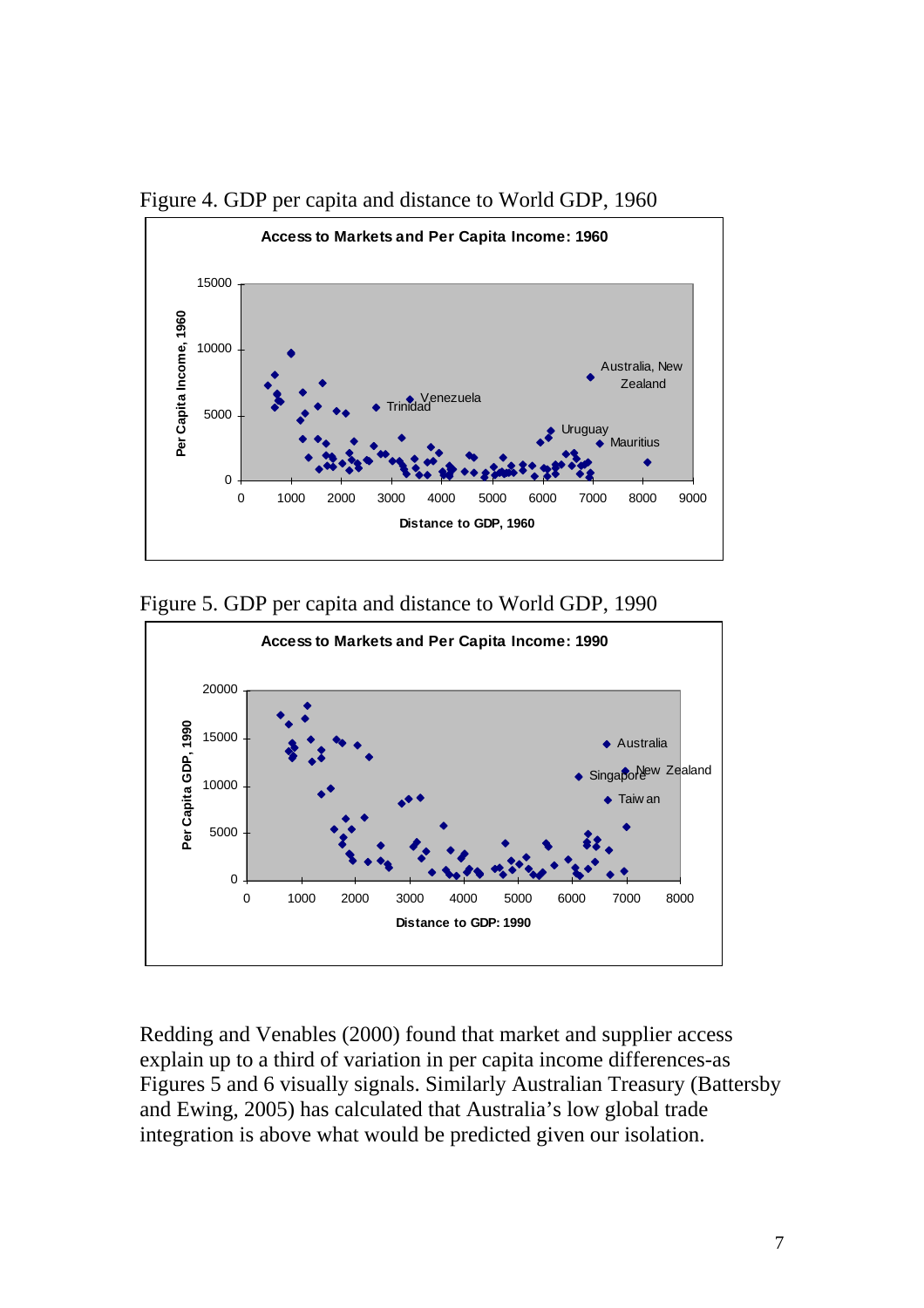Moreover this was achieved with our own domestic market itself internally fractured by distance. The Australian pattern of settlement is a dispersed one. Its strength for economic activity is its concentration in large cities eg more than the Canadian case. This does generate a range of urban scale economies at least, plus the more recently recognized spillovers in urban density in the form of knowledge synergies and thick markets. These latter come from interactions between many people and many firms in large markets, with widespread availability of new ideas generated and with special skills and wider varieties of services being sustainable. The evidence is that the economic gains outweigh any congestion effects from such concentration.

Indeed across US cities a doubling of density increases labour productivity overall by 6 percent on average (Quigley 1998). These notions have been popularized in recent times through Richard Florida's books, especially *The Rise of the Creative Class*, which is a paen of praise to cosmopolitanism.

But Australia's cities are far apart. McLean and Taylor (2001) have pointed out that no two Australian cities with a population of over a million are within 600 kms of each other. In California 34 million people live between San Diego and Sacramento, a distance of 800kms.

But surely all this is history? Has not distance been defeated? The world's economic mass is moving more in Australia's favour, transport costs are coming down and modern communications increases Australia's ability to inter-act with the world and tap its knowledge base. This is certainly happening and can be documented. For example, in the second half of the twentieth century, the proportion of the world's GDP within 12,000kms of Sydney increased from 26 percent to almost 38 percent (Battersby and Ewing, 2005) (Figure 6).

Figure 6. Australia's Remoteness: Distance the Rest of the World's GDP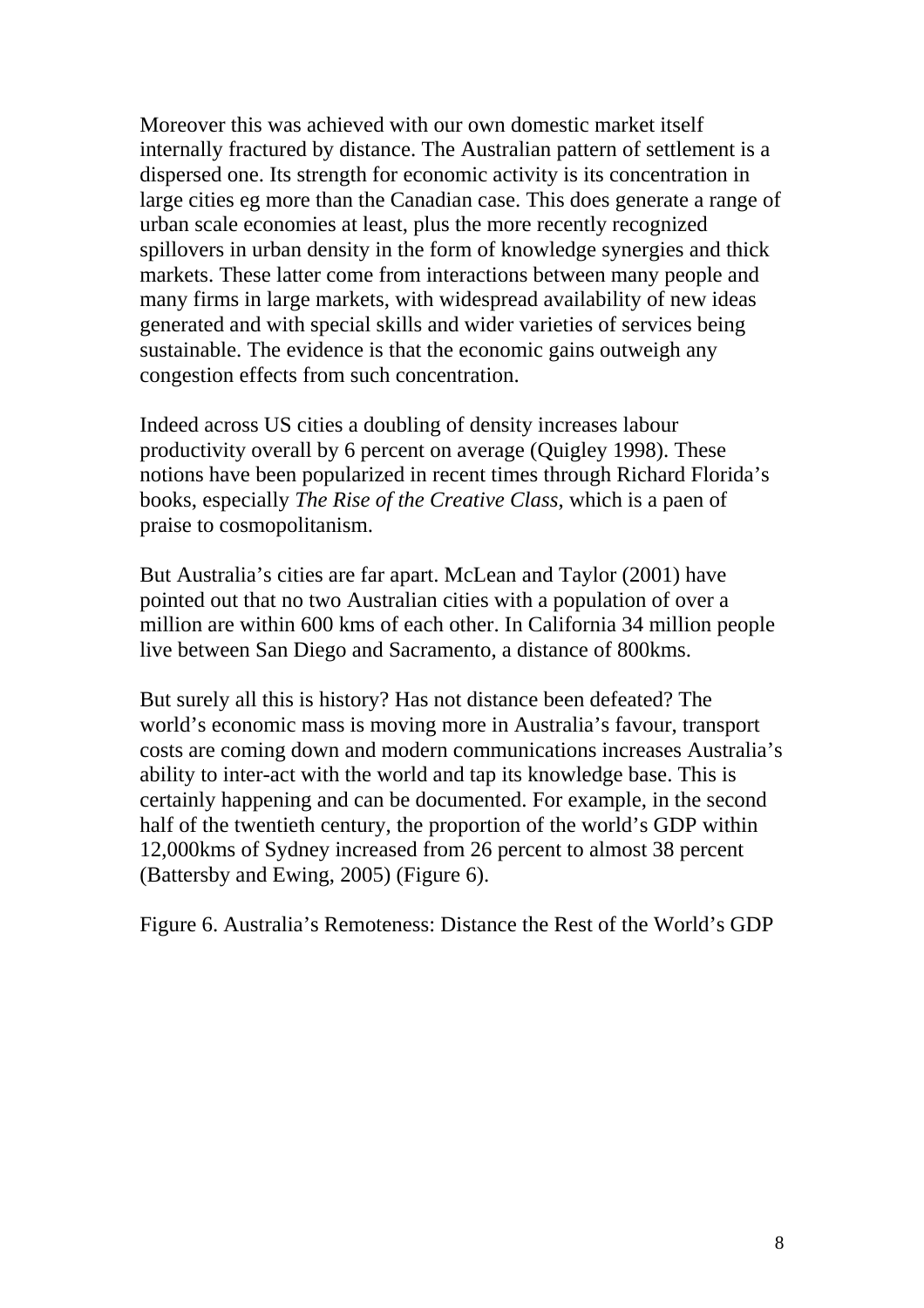

So some things have improved. But perhaps not as much as is popularly believed. In particular the common assumption that modern communications technology has eradicated distance is not at all clear cut. This is because as the world moves increasingly to become a global knowledge economy, much of the creative high level knowledge is tacit knowledge that is not codified in formal communication and where much of it is serendipitous conveyed in direct personal interaction that is a function of co-location.

Indeed there is evidence that the impact of distance is rising and not declining with time. Redding and Schott (2003) have found that comparing 1990 with 1970, a one percent distance which previously reduced bilateral exports by 1.2% in 1970 did so by 1.5% twenty years later.

In the world of ideas which underpins value-added economic activity, Keller (2002) has calculated how technology is itself substantially local in use and not global, despite the communications revolution. What he means is that the benefits from spillovers in using knowledge decline dramatically with distance. The amount of spillovers, meaning use of knowledge beyond formally-contracted parties to the technology development, declines by half on average for every 1200 kilometres.

If we use Keller's calculations to look at the average benefit to small industrial countries from the R&D in the G-5 nations of the US, UK, Japan, France and Germany, it is all too abundantly clear how proximity pays great dividends in access to technology, as is shown in Figure 7.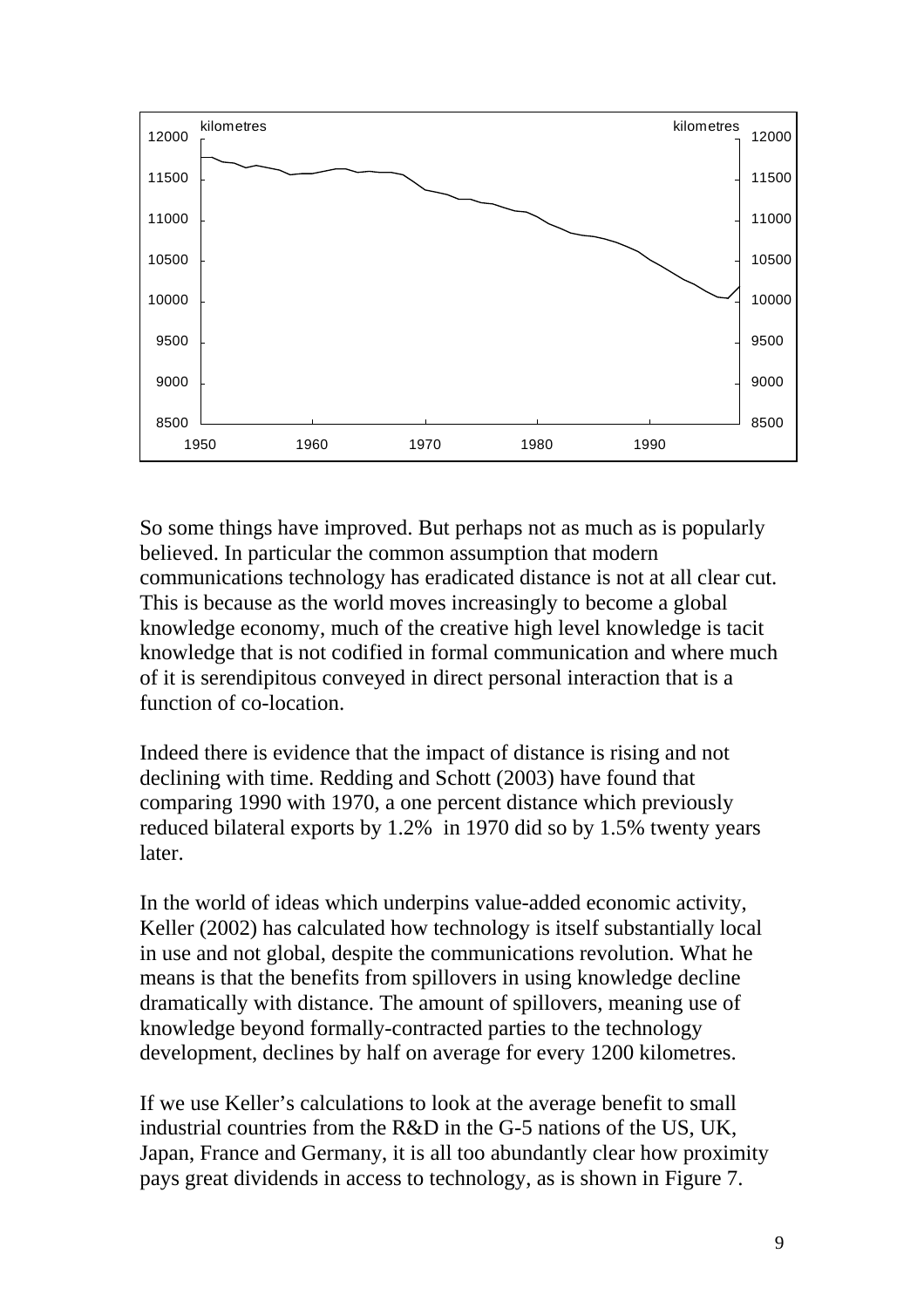

Figure 7. G-5 R&D Spillover Impact on Other Countries

## NATIONAL POSITIONING

What does this add up to? Should Australia fear globalization and turn inwards. The historical record is that countries that do this severely limit their growth potential and performance. In the extreme case, the people of nations such as Cuba, North Korea and Myanmar are paying a heavy price for national isolation. And Australia acted out its own more modest version of this tendency in its reaction to the Depression of the 1890s and how this led to the building of a security-seeking state that was in the end incompatible with sustained achievement and prosperity. The twentieth century saw the erection of the apparatus of tariff walls, reduced skilled migration, foreign investment controls and fixed exchange rates at our border alongside a domestic system of protection through extensive minimum wage fixation, state ownership of utilities and growing high progressive personal income taxation over time to support a growing array of welfare provision (Kelly 1994).

It might have been difficult to do otherwise in times conditioned by two Great Depressions and two World Wars in a span of under sixty years. Indeed Australia's distance may have been a most welcome advantage for those times. It meant that we were a nation whose soil was not rent by wars and where the global transmission of Depression was more muted than it might have been, serious as it was.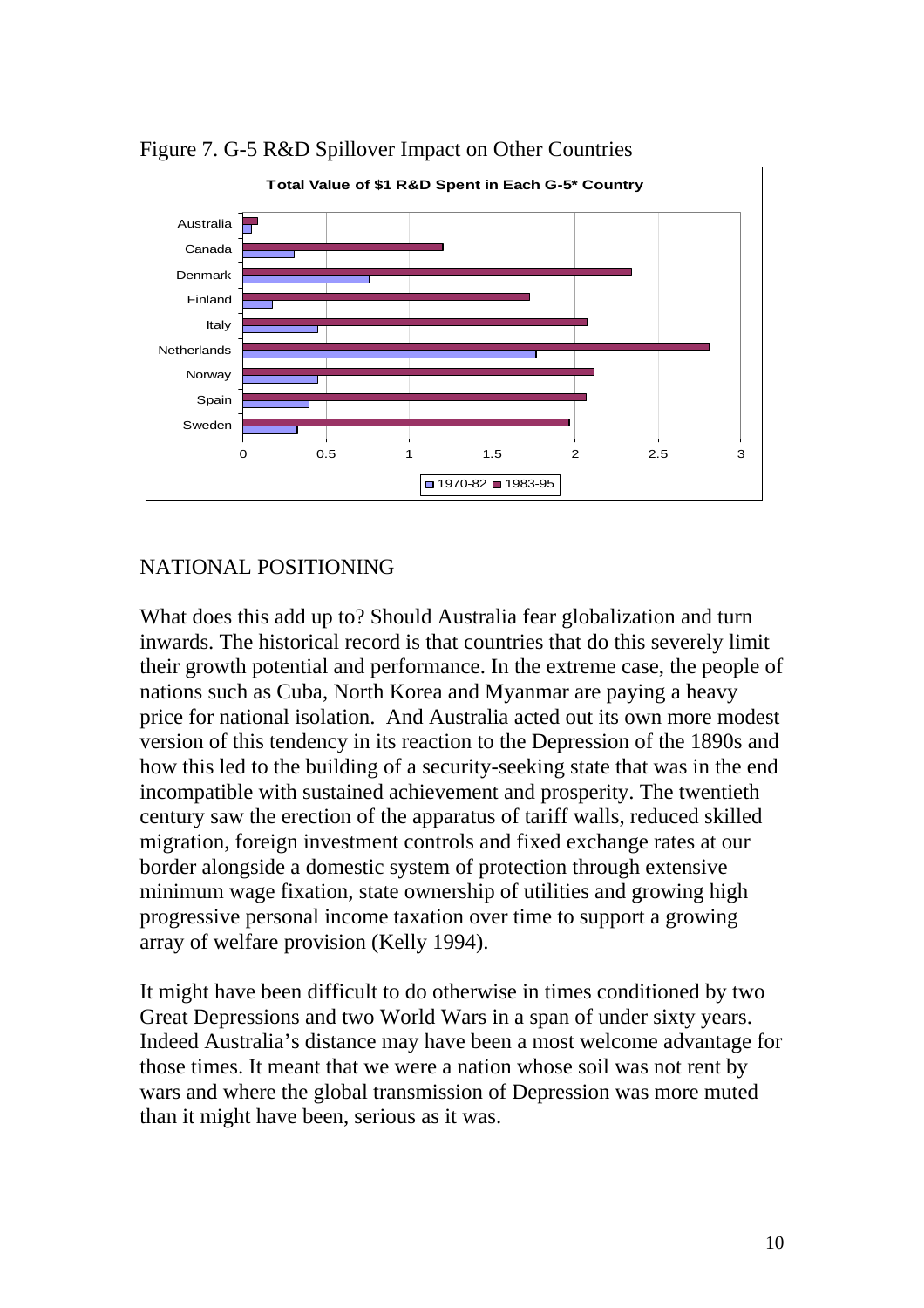But in a post World War Two era characterized by a long period of economic expansion without Depression and Global War, Australia was slow in re-integrating itself internationally even given its location, by being slow in turn in freeing up the internal impediments that could allow both traded productivity and internal non-traded productivity to improve. Europe, by comparison, grew strongly in the earlier post-war period, particularly pursuing aggressive tariff reduction in the run-up to greater effective and formal integration in Europe.

The country that had been world's highest per capita income in 1890 (Australia) had fallen to less august status by 1980. Only the period of liberalization that arose from the mid 1980s to the present, in response to warnings of becoming the "Poor White Trash of Asia" or a "Banana Republic", has allowed Australia to regain something of its former standing and cease its otherwise ongoing gradual decline into faded gentility.

In the process, our policy settings have improved sufficiently to have made the transition to a more liberalised and open economy while protecting the least advantaged in the population better than almost any other OECD economy. In this sense, we have shown that national policy in a globalised world can indeed make a difference. The idea that globalization totally debilitates national autonomy is shown to be false. If anything it turns a nation toward more creative directions in policy for building national capability, rather than simple adoption of self-defeating protectionism.

Australia has benefited mightily from the period of micro-economic reform, national competition policy, adoption of new global technologies and good macro-management. But more is now needed if the country is to continue to defy the tyranny of distance and punch above its weight (Davis and Rahman 2006). The reforms to date were necessary but not sufficient conditions for continued success. To them must be added the reforms that are needed for rebuilding human and knowledge capital and infrastructure not just to average OECD performance but to world's best standards. Ongoing care for natural, social and institutional capital is needed to complement this. Only if we do this across these many fronts and get the balance right can we defy distance as we did in the nineteenth century. Because of distance the policy task is even more important for Australia.

It is little known and little understood that Australia's earlier achievement as World's Best practice by 1890 was not just the luck of possession of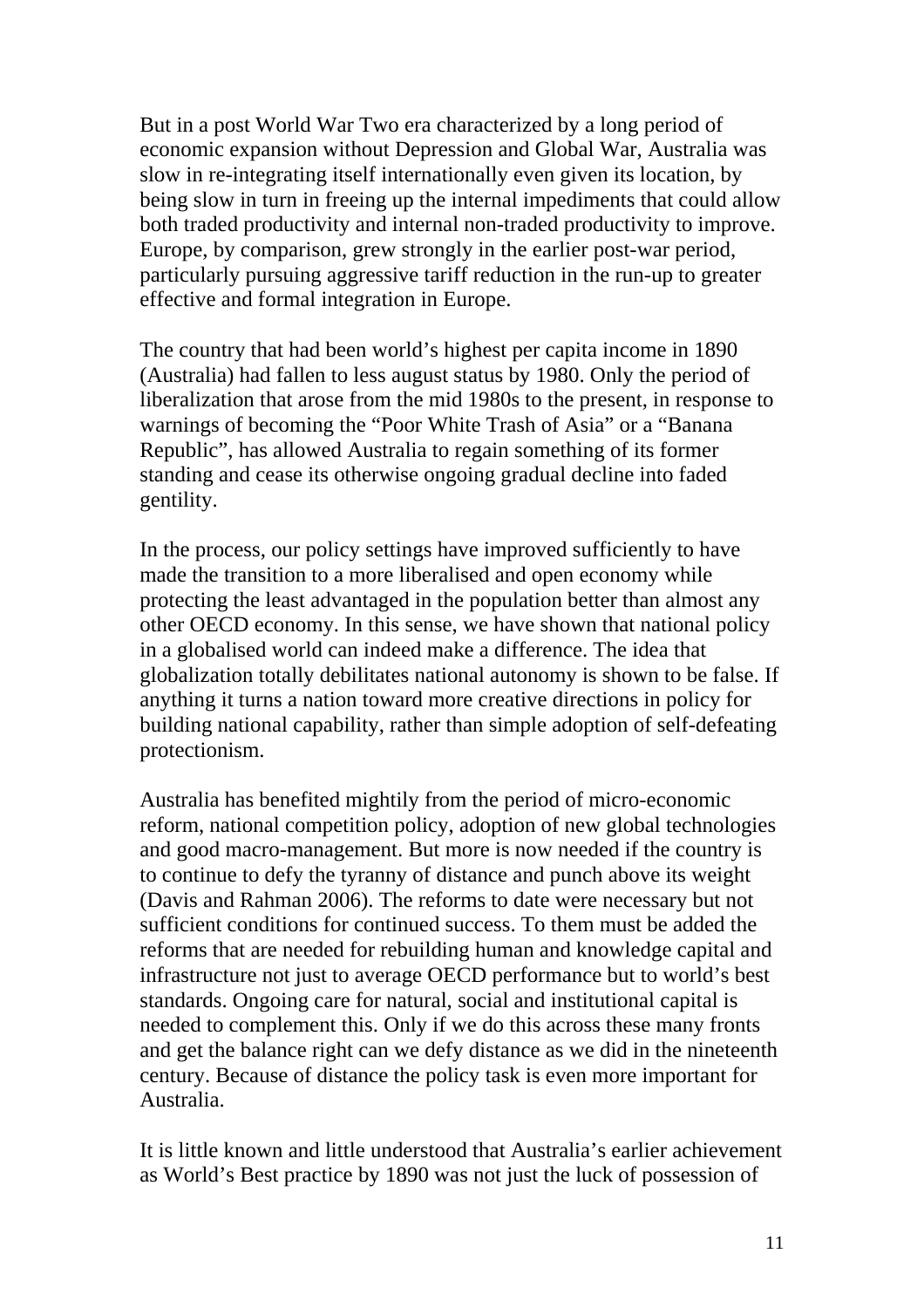natural resources. It was also being the most skilled and educated and urbanized workforce in the world and the most innovative populace. We spent more on education across more of our people than any other country, we chose our migrants carefully for their skills and we had the highest per capita patents of any country (Pope and Withers 1989, 1996: Magee 2000). We were dynamic, flexible, open and free.

But there were some co-conditions for this success. One was good governance. While a democratic pioneer, our polity had degenerated into "crony capitalism" by the 1890s and the public and private investment processes had spread into increasingly unsustainable activities not subject to serious business testing. The resultant collapse was predominantly internally generated though it was precipitated by a sudden loss of confidence by foreign investors and migrants, who caused a rapid drying up of global lubrication of an economy with serious domestic structural flaws that had not been recognised in time. The resultant shocks from that Depression of the 1890s led to decades of introversion.

### FUTURE POLICIES

There are lessons here. They are that: openness and flexibility are essential; they must be supported though by guarantees of security; security must be market-compatible and not cosseting; investment in national capability in business, human and knowledge capital is also essential; and good governance must underpin the corporate and political processes. When to these are added a modern commitment to ecological sustainability an Australia that is prosperous, fair and free can result, to a degree largely unmatched elsewhere and well beyond what distance would otherwise dictate.

Policies directly related to distance should be specified as the core of such a far-sighted package. Two particular requirements are for Australia to ensure it has telecommunications and transport provision at best practice and people movements correct. These are Australia's essential links to the global community. In the nineteenth century Australia's achievement of world leading productivity was underpinned by massive investment in steam shipping, railroads and the telegraph and in accepting overseas immigration. In the modern global knowledge economy the two contemporary equivalents are investment in the best telecommunications and transport arrangements that we can devise, and ensuring again that a dynamic immigration and visitor entry program is in place.

### *Telecommunications and Transport*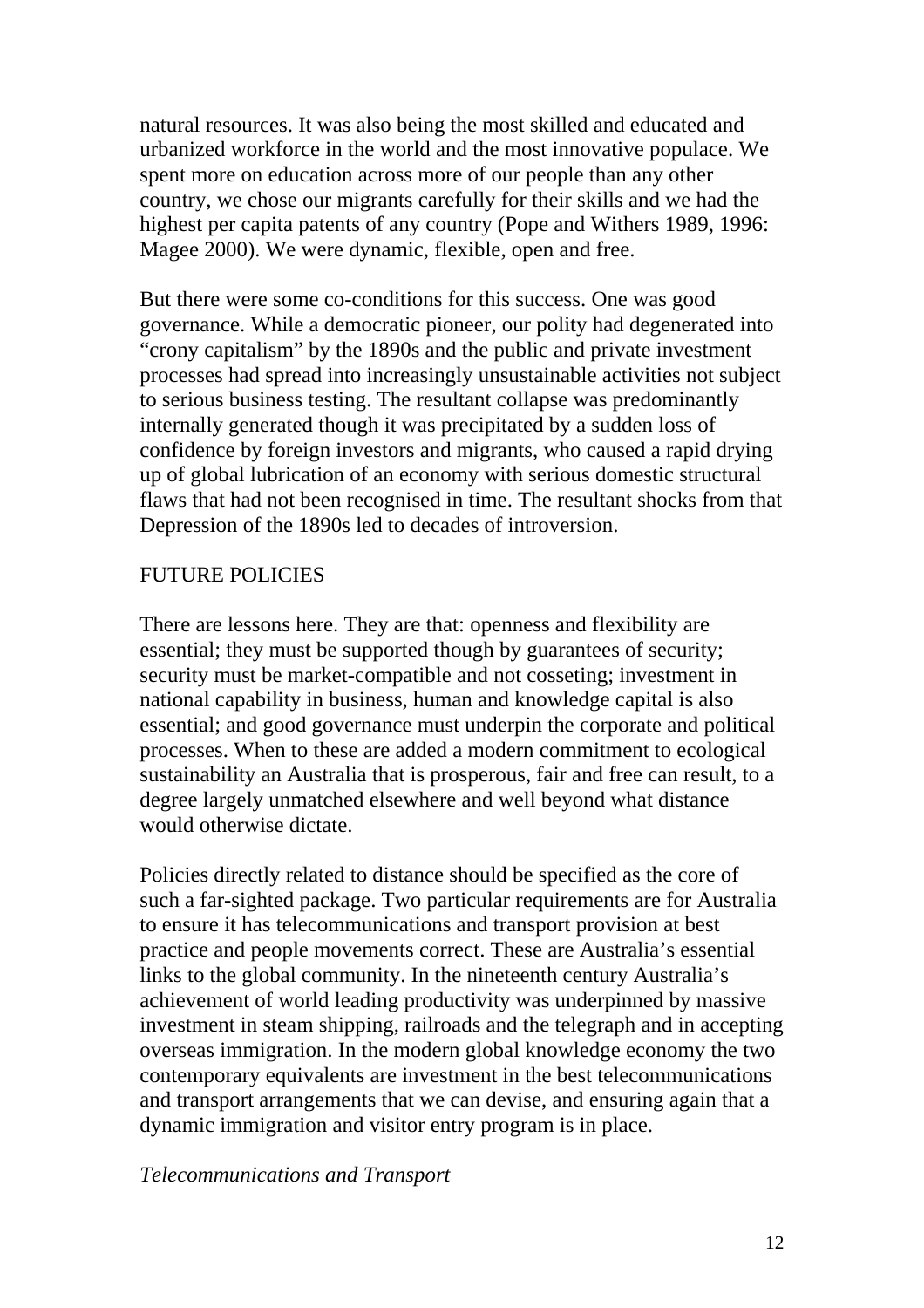In relation to telecommunications and transport the principal focus required is broadband. This is the defining technology of the globalised economy and crucial to reducing the disadvantage of our distance from the world's knowledge centres. Regrettably, past policy from government of both persuasions has positioned Australia poorly among industrial countries in terms of the timely introduction of, and access to, new technology. This extends back to the introduction of colour television and extends through to pay television, mobile phones and broadband today. In each case Australia has been a laggard in permitting introduction of these advances in communications. Yet, in each case once change is permitted, Australia's take-up rate of these technologies is typically very rapid and the pay-off from ICT has contributed mightily to sustaining our growth (Parham 2004). This is called "catch-up".

In the case of broadband, according to OECD *Communications Outlook 2005*, Australia ranks 23 out of the 32 OECD countries in terms of broadband access rates. At the same time Australia is the only OECD country where over half of broadband users download at 512 kilobytes a second or less. It is of course easier for geographically smaller countries to provide such infrastructure, but we also fall well behind countries similarly placed countries such as Canada in that effort. Such have been the national logjams in Australia in this area that State and Territory governments have been seeking to compensate for the national problems in policy and regulation in this sphere.<sup>5</sup> And local possibilities for a decentralised policy have been promoted (Gans 2006).Commonwealth Government's initiatives and Labor policy proposals announced in March  $2007$  are a helpful response<sup>6</sup>, but more is needed.

Criticisms of national policy failure in this area include the following from leading figures in the communications industries:

• *'*We have reached a situation where very few people can have access to any sort of broadband that will allow them to download a movie in less than 12 hours, so it's just not enough.' Fairfax Media Chief Executive David Kirk, *The Sydney Morning Herald*, 8 March 2007.

 $\overline{a}$ 

<sup>&</sup>lt;sup>5</sup> See, for example, New South Wales, 'People First: the NSW Government ICT Strategic Plan' (July 2006); Queensland, 'Communication and Information Strategic Plan' (2006); South Australia, 'South Australia's Broadband Strategy' (October 2006); and Victoria, 'Broadband Framework: Pathway to the Future' (April 2005).

<sup>&</sup>lt;sup>6</sup> H. Coonan, Commonwealth, Minister for Communications, Information Technology and the Arts, 'Australian Broadband Guarantee', 7 March 2007; K.Rudd, S.Conroy, and L.Tanner, New Directions for Communications: A Broadband Future for Australia, Australian Labor Party, March 2007.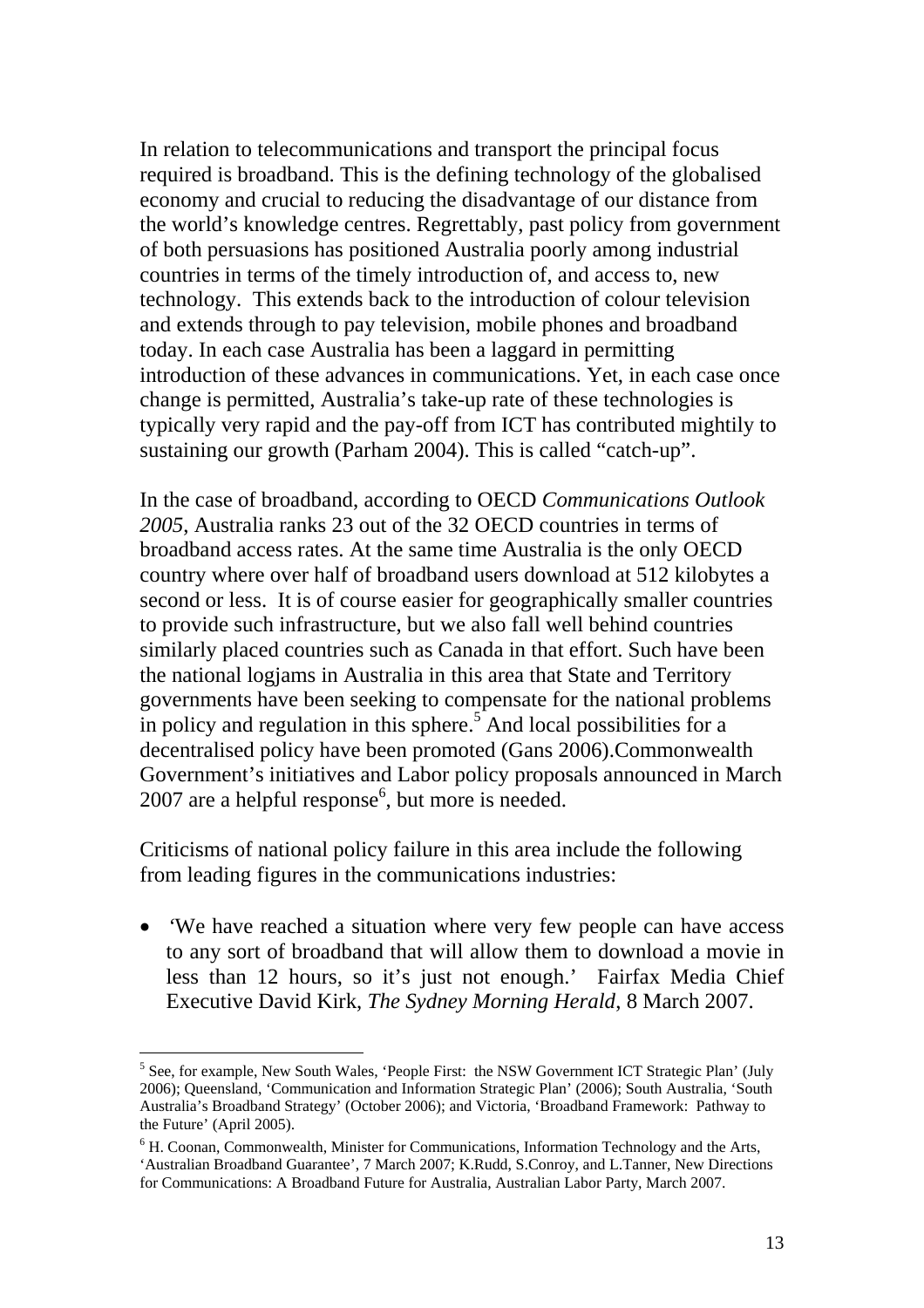- *'We need faster broadband speeds in order to stay competitive to the* rest of the world. Most Australians are not only on slow plans but also plans that have download caps. This is very unusual compared to other countries all over the world.' Executive Chairman of Publishing and Broadcasting Ltd, James Packer, *The Sydney Morning Herald*, 15 November 2006.
- The Government and Telstra should be spending about \$12 billion ensuring that every household has fast broadband. We're being left behind and we'll pay for it.' Chairman of News Ltd, Rupert Murdoch, *The Age*, 23 May 2006.

Greater progress is also needed on rationalisation of transport infrastructure arrangements. Public transport and storage is about 4.5% of GDP and total share of GDP going to freight logistics is at least double this,<sup>7</sup> and personal transport arrangements should also be added. Yet international and national transport needs are arguably under-appreciated in the policy domain. Climate change, environment and energy policies are bringing a new focus, but underlying economic dimensions in terms of personal and business costs, quality and effectiveness remain crucial for competing from a distance. Ongoing emphasis on sustained improvement is therefore essential.

The main challenges are actually domestic, especially land transport and its relationship with ports. Particular attention must be paid to upgrading infrastructure in key transport corridors, to be facilitated by new technology and improved co-ordination across governments and modes.

The major test of advance here will be the next round of AusLink funding and it is important that this proceed on a systematic basis and not be undermined by more immediate electoral opportunism, whereby projects proceed in isolation and without proper evaluation. The process should be informed by supply and logistics chain frameworks (CEDA 2004).

On the international transport front, we must continue progress in expanding international air route access and travel options for passengers in particular. Dedicated air freight is already a more open market subject only to airport capacity issues.

*Immigration Movements* 

 $\overline{a}$ 

<sup>7</sup> Industry Steering Committee, *Freight Logistics in Australia: an Agenda for Action*, Department of Transport and Regional Services, 26 March 2002 (J.Bowdler, Chair)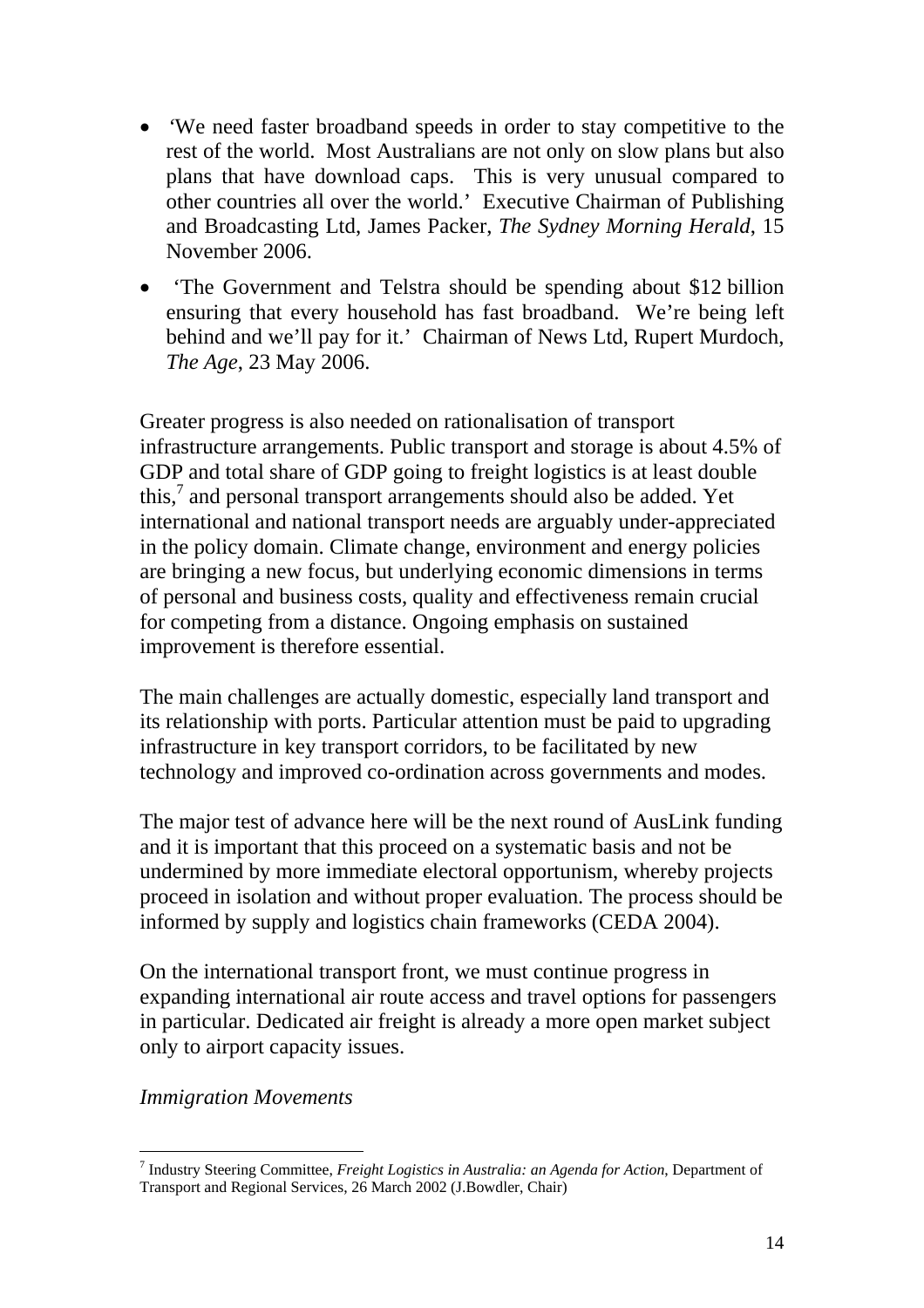As regards people movements, more progress has been made than in telecommunications and transport. Indeed in many respects Australia's immigration arrangements perform well by the benchmark of the national interest. Other countries have begun to emulate the points system by which we manage the immigration inflow, and our post-arrival and support services have overall produced more successful integration of settlers than in most comparable countries.

The actual levels of immigration are close to what is required to maximise per capita income growth, and comprise a reasonable balance of economic, family and humanitarian entry. A figure of 1.25 % annual increase of population should remain a target for policy for net migration and natural increase. Much more than this runs into absorption problems and much less undermines investor certainty and confidence.

Short-term entry for business, study and tourism and visits has been liberal, though subject to essential security requirements in visa management, and cross-border flows have risen steadily. Australia offers on-shore conversion from temporary to permanent settlement for those meeting settlement standards, and the system has built in a welcome capacity to distribute settlement to regional priority areas around Australia. Attention to the "global diaspora" of Australians overseas, has also been added to the armoury of migration policy.

There have been past problems with matters of restrictions on aged parent entry, but this has evolved to strike a better if not perfect balance between family re-union entitlements and minimising taxpayer burdens. Humanitarian entry arguably lost sight of true refugees most-in-need for some time, focussing instead on Australia-linked humanitarian entry, but this too has been somewhat redressed.

Two key issues remain. One is the treatment of asylum-seekers, where harsh conditions post-arrival apply for those entering by sea-as opposed to the many more who have arrived by air or are visa over-stayers. The political imperatives that have driven such treatment further produced a considerable cultural problem in immigration management, which came to a head in the Rau and Alvarez matters. Again some improvements are in train, at least as regards administration.

But policy that denies family re-union for persons on continuing bridging visas is difficult to defend when our society proclaims the family as its bedrock institution. And, even more importantly, the "Pacific Solution" and indefinite mandatory detention in offshore contract facilities stays in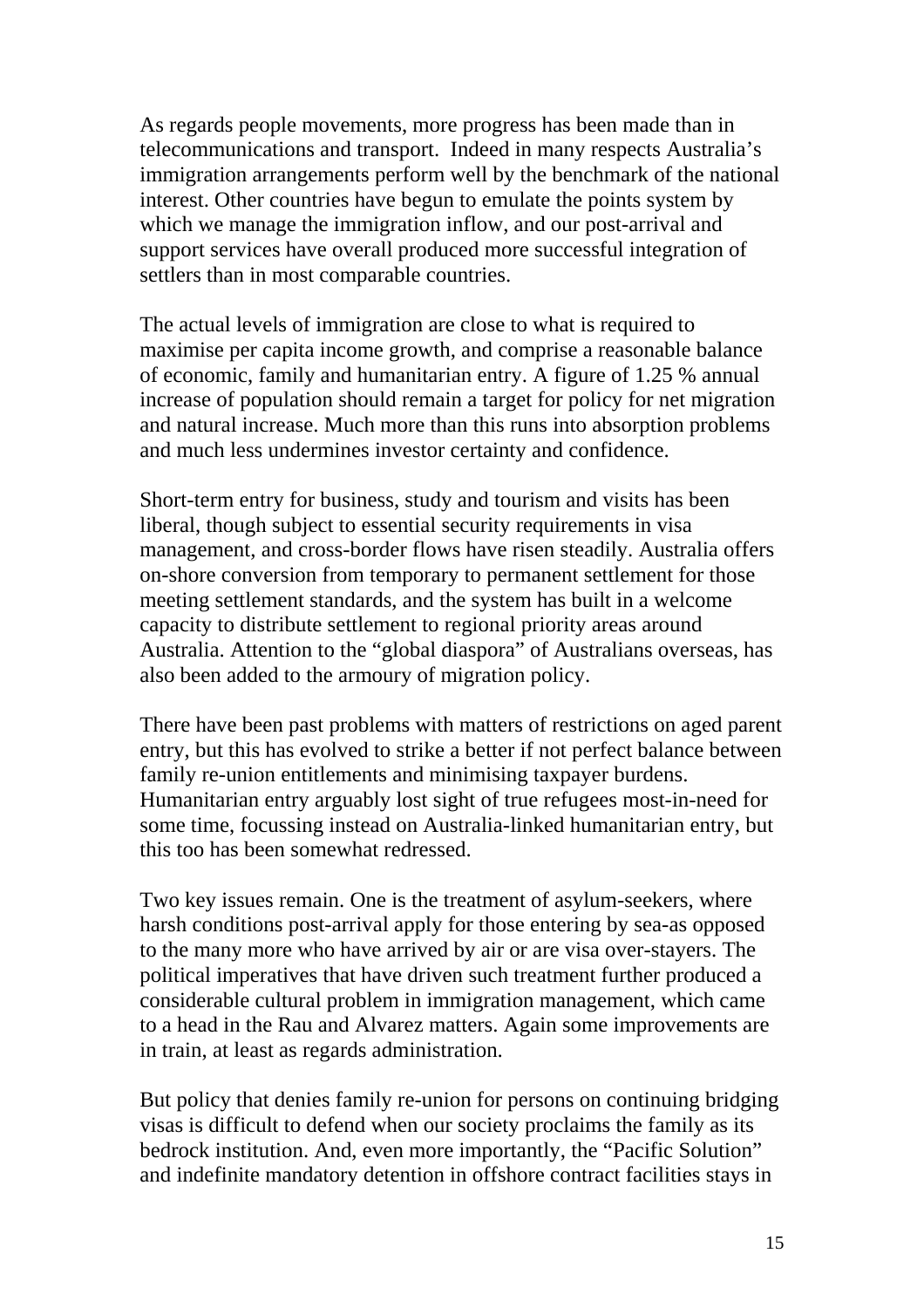place, even though its actual deterrence effect is quite modest. Regional co-operation on inter-country movements is what has reduced most such movements. In the light of global warming effects on small Pacific islands, a "Pacific Compact" that manages a package of regional worker movement, training and economic development assistance should replace the Pacific Solution<sup>8</sup>.

The other issue, and one more directly relevant to business, is the recent expansion of guest-worker visas (such as section 457 visas) to help meet labour shortages. These programs have been sensible in restricting their ambit to professional, managerial and skilled workers, but they do carry big risks for individual worker exploitation and worker over-stay and removal, for creating a segmented group of workers and because of ongoing pressure to expand to less-skilled areas. These features may begin to undermine public support for broader permanent immigration. Such support is always fragile and easily led by populism.

At the same time, it is anyway a myth that this guest-worker process solves worker shortages. A small highly targetted program can help, where local training takes too long to fill the gap or the need is transitional, but a large scale program soon creates as many jobs as it fills. As such programs grow, spending by and on behalf of the guest workers merely creates new job needs and new shortages elsewhere. The policy becomes one of "a dog chasing its tail" even though individual employers think they are finding solutions to their problems and governments can claim they are assisting business in meeting its requirements. The bigger picture and much research (Castles et al 1998) says otherwise and the policy ultimately becomes self-defeating.

Reasonable quotas for high priority areas with long skill formation characteristics are a better way forward, rather than an open-ended demand-driven guest-worker program. The program should be capped at present levels until a comprehensive thorough, independent and expert review with balanced terms of reference is completed.

#### *Third- and Fourth Wave Reform Policies.*

 $\overline{a}$ 

Of course beyond the directly distance-linked priorities, many other polices directed at enhancing value-adding in any production sphere irrespective of distance can also kick in and, by encouraging or enabling

 $8$  By way of precedent, special arrangements already exist for New Zealand entrants and they operate in conjunction with a wider Closer Economic Relations Agreement.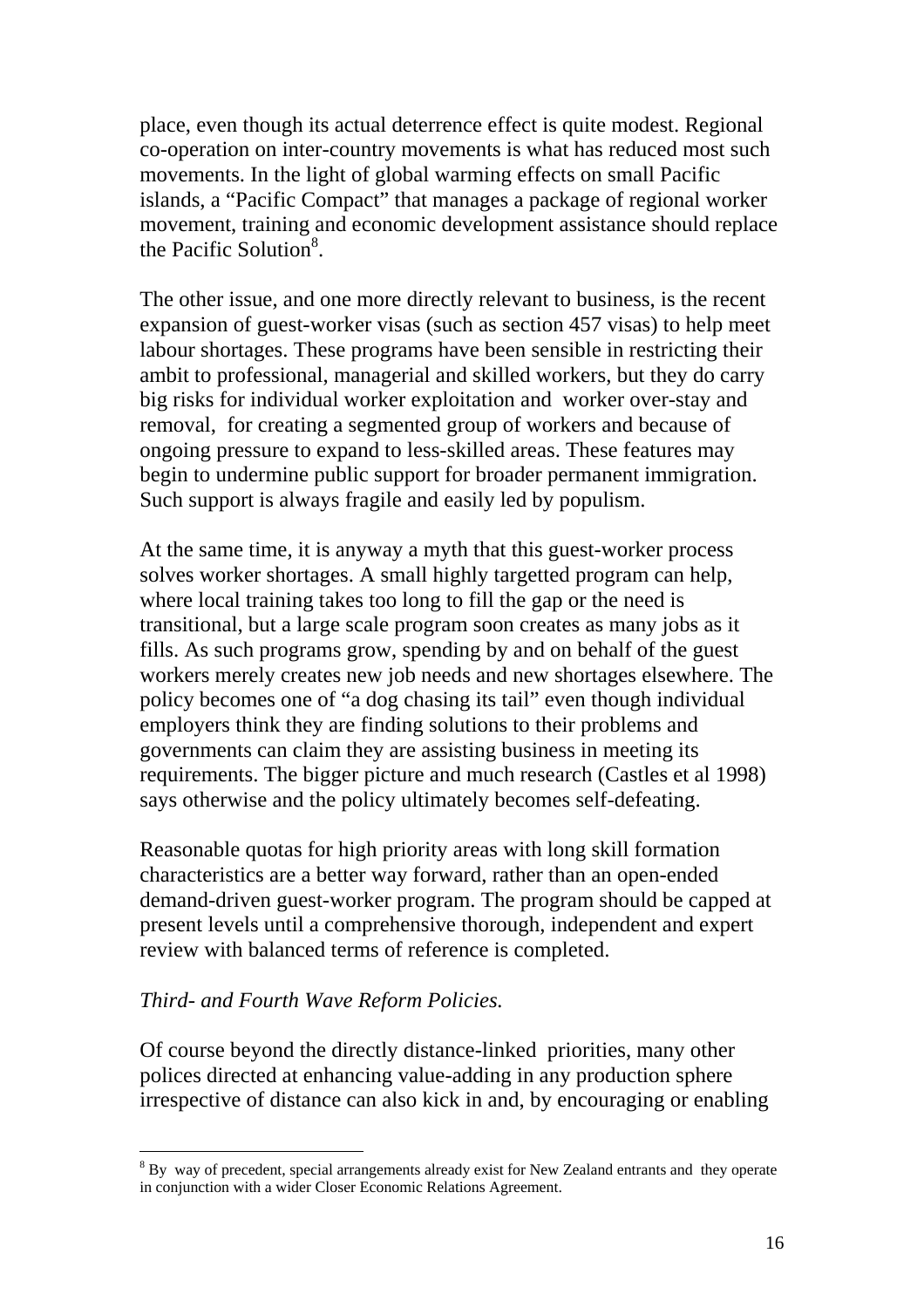us to be smarter in all and any spheres, help Australia stand out as the nation that is most competitive from afar.

The complementary policies that are needed include especially:

- sustained progress on the so-called "Third Wave" reforms directed at human capital, business regulation and energy, and also health, but with primary focus on human capital as the source of sustainable advantage. This must cover all levels of education, but especially early childhood education, more delegation in government school systems, and reduced regulation of universities; and new initiatives in innovation with this notion being defined broadly and as much directed at business culture and practice in knowledge management as at R&D production itself (Green 2007); and
- anticipation of "Fourth Wave" reforms directed at the institutions of public governance themselves whereby we need to fix up the structures of federation and the policy capacities of the bureaucracy<sup>9</sup>. The highest priority will be reducing overlapping roles and responsibilities in government and improving incentives for co-operation where overlap is inevitable. This will also require reducing muting horizontal fiscal equalization and reducing vertical fiscal imbalance. Australia is well out of step with international best practice in these areas (Twomey and Withers 2007),

# **CONCLUSION**

 $\overline{a}$ 

Currently Australia is being ranked third in the UNDP Human Development Index after Norway and Iceland. It is world number 15 in GDP and 14 in GDP per capita. But it is falling down the competitiveness scale once again, with the 2006 World Economic Forum rankings having the country slip to number 19 and especially our innovation ranking down to 24. We have a strong base in macro-economic environment with which to recover some ground, which requires both progress from government and from private companies especially in telecommunications and knowledge acquisition. And we must maintain, but carefully manage, our immigration momentum.

Progress by government on the New Reform Agenda of COAG in areas such as human capital, infrastructure and water and energy is essential, as

<sup>9</sup> L. McIntosh, "Independent public policy research in partisan Times", *Canberra Times*, 6 March 2007.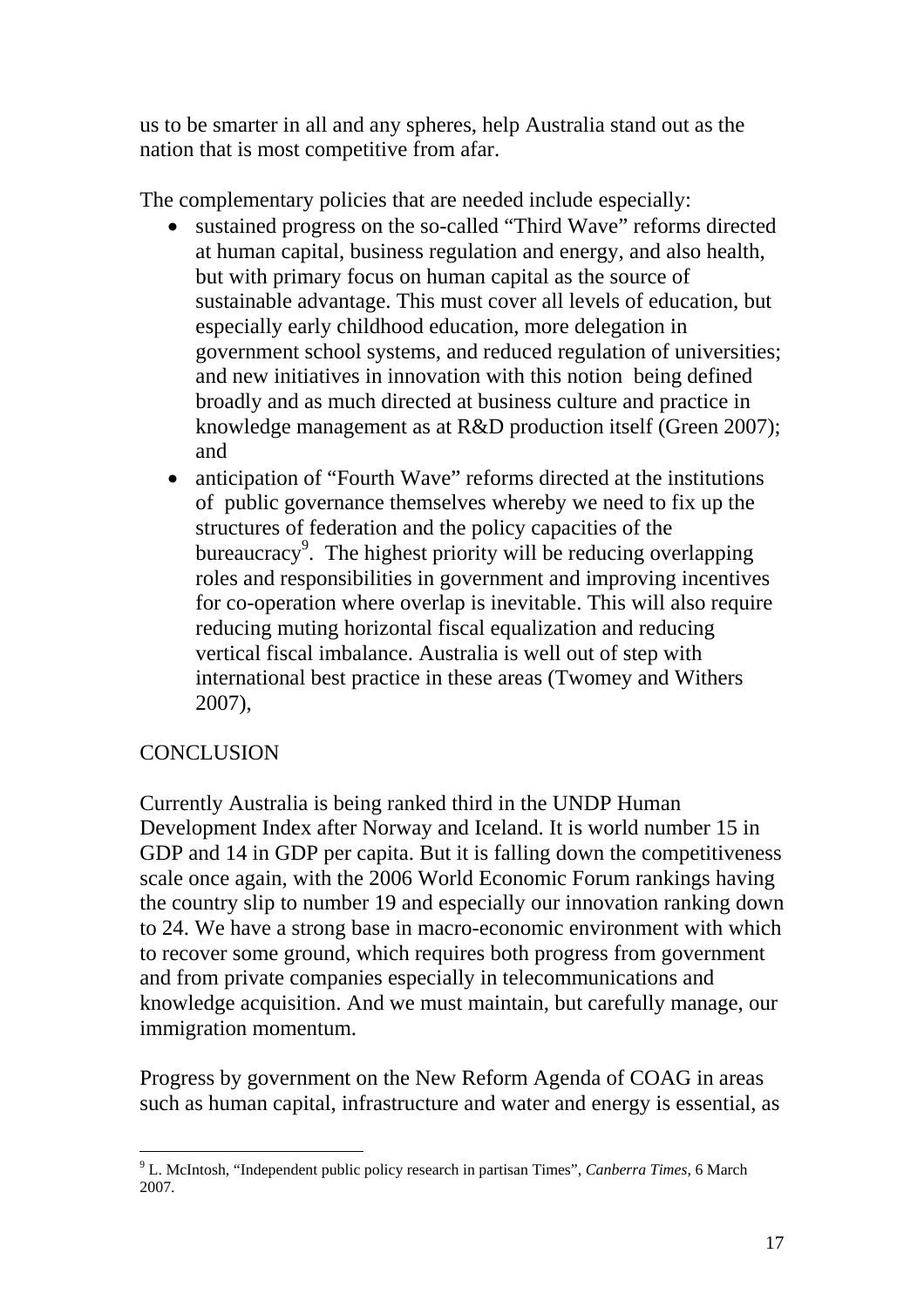is some substantial bootstrapping by private companies in the acquisition, development, and management of knowledge and innovation.

If this is done, "smart growth" will overcome the otherwise likely prospect of gradual long-term productivity decline and the fate of being only a Quarry Economy.

### REFERENCES

Antweiler, W. and Trefler , D. (2002) "Increasing Returns and All That: A View from Trade", *American Economic Review*, 92(1), 93-119

Battersby, B. D. and Ewing, R. J. (2005), "International Trade Performance: the gravity of Australia's remoteness", Treasury Working Paper no. 2005-03, Australian Treasury, Canberra

Blainey, G. (1983), *The Tyranny of Distance: How Distance Shaped Australia's History*, Pan-Macmillan.

Blum, B. and Leamer, E. (2002), Can FTAA suspend the Laws of Gravity and give the Americas higher growth and better income distributions? Mimeo

Butlin, N. G. (1983), *Our Original Aggression, Aboriginal Populations of Southeastern Australia. 1788-1850*, George Allen & Unwin, Sydney

Castles, S., Foster, W., Iredale, R. and Withers, G.,(1988) *Immigration and Australia: Myths and Realities,* Angus and Robertson.

Ciccone,A. and Hall, R. (1996),"Productivity and the Density of Economic Activity", *American Economic Review*, 86(1), 54-70.

CEDA (2006), *Infrastructure: Getting on with the job*, Growth Report 54,

Davis, G. and Rahman, J. (2006), "Perspectives on Australia's Productivity Prospects", Treasury Working Paper no.2006-04, Australian Treasury, Canberra

Florida, R. (2002), *The Rise of the Creative Class*, New York: Basic **Books**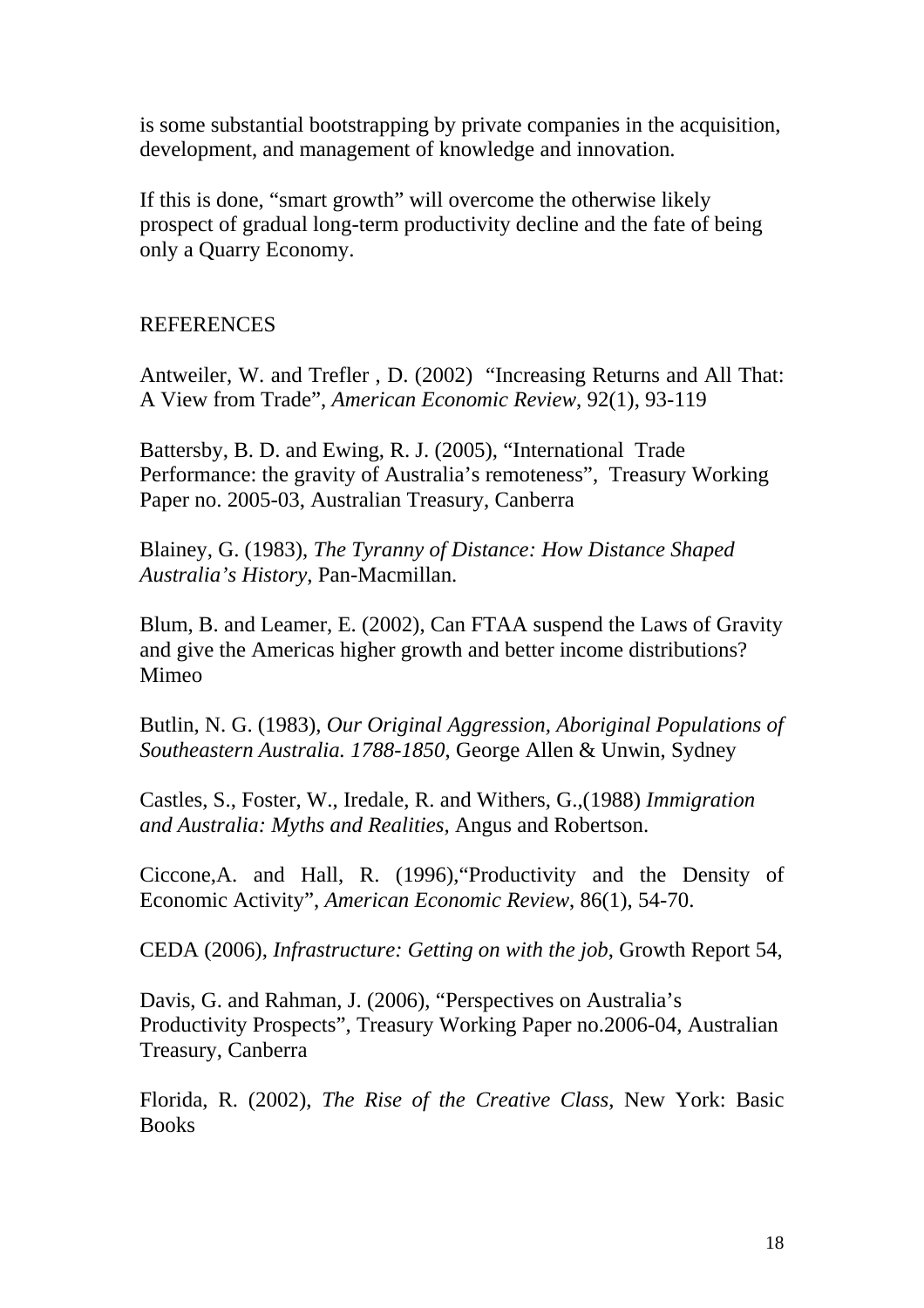Gans, J. (2006), *The Local Broadband Imperative*, CEDA Information Paper 86,

Green, R. (2007), "Competing Through Innovation: an International Perspective", manuscript, February 2007

Keller, W. (2002), "Geographic Location of International Technology Diffusion", *American Economic Review*, 92(1), 120-142

Kelly, P.(1994), *The End of Certainty: Power, Politics and Business in Australia*, Sydney: Allen and Unwin

Leamer, E. (2006), "A Flat World, A Level Playing Field, a Small World After All, or None of the Above?" review of *The World is Flat*, by Thomas J. Friedman, *Journal of Economic Literature*.

McLean, I. and Taylor, A (2001)*,* "Australian Growth: A California Perspective", National Bureau of Economic Research Working Paper, WP 8408

Magee, G, (2000), *Knowledge Generation, Technological Change and Economic Growth in Colonial Australia*. Australian Scholarly Publishing, Melbourne

Parham, D. (2004) *ICT: An Engine or Enabler of Australia's Productivity Growth?*, paper presented to the Asia Pacific Productivity Conference, Brisbane, July.

Pope, D. and Withers, G. (1995), "The Role of Human Capital Accumulation in Australia's Long-Term Economic Growth", Paper presented to the 24<sup>th</sup> Conference of Economists, Adelaide.

Quigley, J. (1998), "Urban Diversity and Economic Growth", *Journal of Economic Perspectives*, 12(2), 127-138

Quigley, J. (1998), "Urban Diversity and Economic Growth", *Journal of Economic Literature*, 12(2), pp. 127-138

Redding, S. and Schott, P.K. (2003), *Distance, Skill Deepening and Development: will peripheral countries ever get rich?,* NBER Working Paper, No. 9447